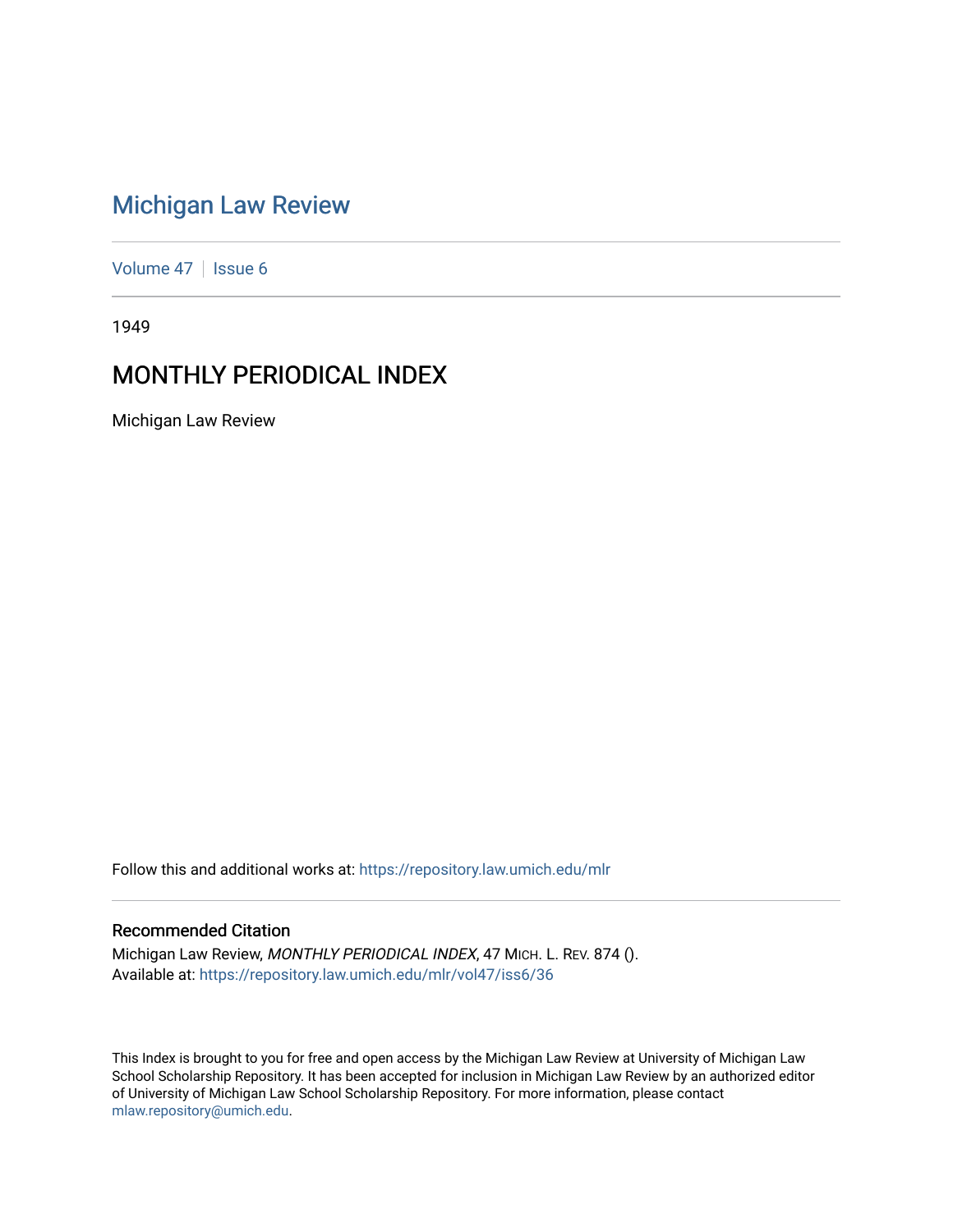# MONTHLY PERIODICAL INDEX

This department lists the *articles* and *comments* which appear in leading law reviews. The index embraces material published since the last issue of this REVIEW.

Limitation of space makes necessary the inclusion of only the longer and more important. items: articles and comments. Accordingly, decision notes (except those over five pages in length), book reviews and biographical articles are excluded.

(a) indicates a leading article. Where the title of the article or comment is not selfexplanatory, an indication of its scope is added in brackets.

Administrative tribunals-judicial review of tion. 18 Univ. Cin. L. Rev. 81-89 (Jan.). administrative interpretations of statutory provisions - recent federal developments. 47 government employees." (a) J. Edgar Hoover. Mich. L. Rev. 675-684 (Mar.). Reply by the authors. (a) Thomas I. Emerson

membership in the federal reserve system. 49 Edgar Hoover. 58 Yale L. J. 401-425 (Feb.).

SEC v. Chenery Corp.: A case study in utes. 58 Yale L. J. 472-482 (Feb.).<br>ministrative technique, 62 Hary, L. Rey. The constitutionality of national anti-poll administrative technique. 62 Harv. L. Rev.

ANTI-TRUST LAWS

See *Federal Courts, Trade Regulations.* 

#### APPEAL AND ERROR

Successive appeals and the law of the case. 62 Harv. L. Rev. 286-295 (Dec.).

#### **BANKRUPTCY**

See *Contempt.* 

#### BIOGRAPHY

The judicial universe of Mr. Justice Frankfurter. (a) Louis L. Jaffe. 62 Harv. L. Rev. 357-412 (Jan.).

Mr. Justice Frankfurter. (a) Augustus N. Hand. 62 Harv. L. Rev. 353-356 (Jan.).

#### CoMPARATIVE LAw

The challenge of Soviet law. Installment one. (a) Harold **J.** Berman. 62 Harv. L. Rev. 220-265 (Dec.).

The challenge of Soviet law. Installment two. (a) Harold J. Berman. 62 Harv. L. Rev. 449-466 (Jan.).

#### CoNFLICT oF LAws

Conflict of laws-migratory divorce and the full faith and credit clause. 22 So. Cal. L. Rev. 155-163 (Feb.).

The scope of full faith and credit to judgments. (a) Willis L. M. Reese and Vincent A. Johnson. 49 Col. L. Rev. 153-179 (Feb.).

#### CoNSTITUTIONAL LAw

The Adamson case: a study in constitutional technique. 58 Yale L. J. 268-287 (Jan.).

ADMINISTRATIVE LAW Civil rights and anti-Japanese discrimina-<br>trative tribunals—indicial review of tion. 18 Univ. Cin. L. Rev. 81-89 (Jan.).

Reviewability of conditions of state bank and David M. Helfeld. Rejoinder. (a) J.

Col. L. Rev. 265-269 (Feb.). Constitutionality of anti-miscegenation stat-<br>SEC v. Chenery Corp.: A case study in utes. 58 Yale L. J. 472-482 (Feb.).

478-487 (Jan.). tax bills. (a) Janice E. Christensen. 33 **Minn.**  L. Rev. 217-254 (Feb.).

Constitutional law-statutory construction -judicial determination of end of war. 27 N. C. L. Rev. 238-243 (Feb.).

Constitutional protection against foreign decrees confiscating assets in the United States. 58 Yale L. J. 321-328 (Jan.).

Discrimination and the commerce clause: application of state civil rights acts in interstate and foreign commerce. 58 Yale L. J. 329-334 (Jan.).

1947-48 term of the Supreme Court: The alien's right to work. 49 Col. L. Rev. 257-264 (Feb.).

Permissible scope of sound-truck ordinances. 58 Yale L. J. 335-340 (Jan.).

Rights of witnesses before Congressional committees. 35 Va. L. Rev. 97-111 (Jan.).

The Supreme Court and group discrimination since 1937. (a) Morroe Berger. 49 Col. L. Rev. 201-230 (Feb.).

#### **CONTEMPT**

Civil contempt proceedings to enforce turnover order in bankruptcy-Maggio v. Zeitz. 18 Univ. Cin. L. Rev. 70-81 (Jan.).

#### **COPYRIGHTS**

See Taxation.

#### **CORPORATIONS**

Corporate reconstructions by arrangements with shareholders or creditors. 62 Harv. L. Rev. 468-478 (Jan.).

Corporations-receivership and dissolution as remedies for management deadlock. 47 Mich. L. Rev. 684-693 (Mar:).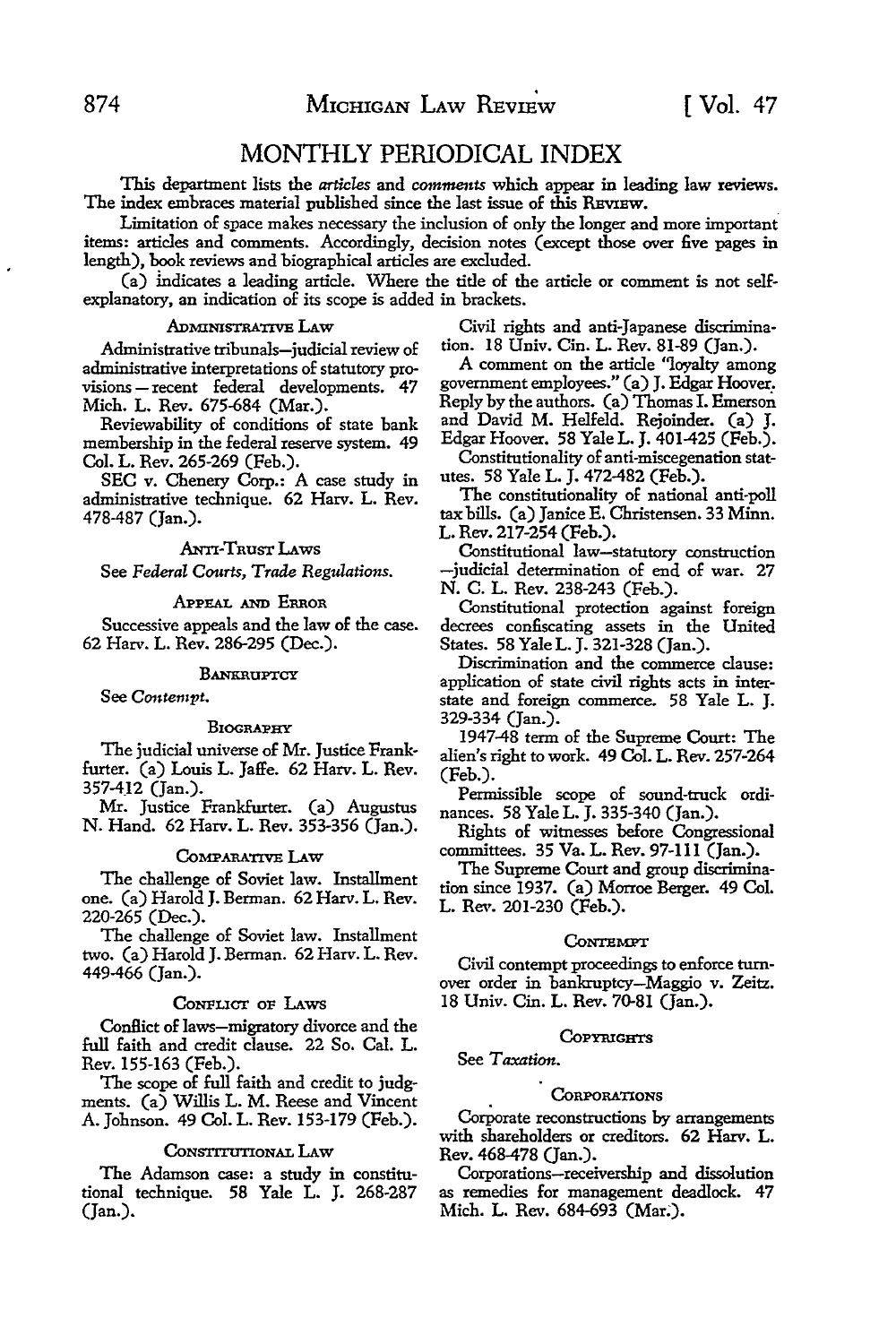The legality of stock option grants to corporate officers. 49 Col. L. Rev. 232-241 (Feb.).

The lost shareholder. 62 Harv. L. Rev. 295-305 (Dec.).

### CRIMINAL LAW AND PROCEDURE

See also *Constitutional* Law, *Weather.* 

The conspiracy dilemma: prosecution of group crime or protection of individual defendants. 62 Harv. L. Rev. 276-286 (Dec.).

A critique of the moralistic conception of criminal law. (a) Thomas A. Cowan. 97 Univ. Pa. L. Rev. 502-518 (Mar.).

#### DOMESTIC RELATIONS

Artificial insemination: A parvenu intrudes on ancientlaw. 58 YaleL. J. 457-471 (Feb.).

Some practical aspects of antenuptial agreements under the laws of Ohio. (a) H. S. Subrin. 18 Univ. Cin. L. Rev. 53-69 (Jan.).

#### EsTATE PLANNING

Estate planning under the revenue act. (a) A. James Casner. 62 Harv. L. Rev. 413- 448 (Jan.).

The role of insurance in estate planning. 62 Harv. L. Rev. 497-506 (Jan.).

Trust investment clauses: a problem for draftsmen. 58 Yale L. J. 288-306 (Jan.).

#### **EVIDENCE**

Hearsay dangers and the application of the hearsay concept. (a) Edmund M. Morgan. 62 Harv. L. Rev. 177-219 (Dec.).

#### **EXPROPRIATION**

See also *Constitutional Law, Nationalization of Industry.* 

British nationalization of industry-compensation to owners of expropriated property. 97 Univ. Pa. L. Rev. 520-534 (Mar.).

#### FEDERAL COURTS

The attorney's trial preparations and pretrial discovery under the federal rules: Hickman v. Taylor two years after. 62 Harv. L. Rev. 269-276 (Dec.).

Courts-venue-attempts to limit venue provisions of the Federal Employers' Liability *Act.* 27 N.C. L. Rev. 248-254 (Feb.).

The insubstantial federal question. 62 Harv. L. Rev. 488-496 (Jan.).

Present and potential role of certification in federal appellate procedure. (a) James William Moore and Allan D. Vestal. 35 Va. L. Rev. 1-49 (Jan.).

Venue in antitrust cases: applicability of the new discretionary transfer provision. 58 Yale L. J. 482-490 (Feb.).

### FEDERAL TRADE CoMMISSION

Jurisdiction of the Federal Trade Commission-multiple basing point system-unfair method of competition-price discrimination. 22 So. Cal. L. Rev. 164-175 (Feb.).

#### **INSURANCE**

See also *Real Property, Estate Planning.* 

Inconsistent apportionment clauses in insurance contracts. 58 Yale L. J. 307-312 (Jan.).

# INTERNATIONAL LAW AND AFFAIRS

See Comparative Law, *Expropriation*, Na*tionalization of Industry.* 

#### **JUDGES**

The rotation of superior court judges. (a) J. Francis Paschal. 27 N.C. L. Rev. 181-203 (Feb.).

#### JURISPRUDENCE

See *Biography, Criminal* Law *and Procedure, Legal History.* 

#### LABOR LAW

Applicability of the F.L.S.A. to war production workers under cost-plus contracts. 49 Col. L. Rev. 250-257 (Feb.).

The effect of the public interest on the right to strike and to bargain collectively. (a) Oscar S. Smith. 27 N.C. L. Rev. 204-212 (Feb.).

Industrial nationalization and industrial relations in Great Britain. 97 Univ. Pa. L. Rev. 543-558 (Mar.).

Labor Law-unfair labor practices-employer by-passing designated bargaining agent. 27 N.C. L. Rev. 266-271 (Feb.).

National emergency strikes and the public interest. (a) Benjamin C. Sigal. 27 N.C. L. Rev. 213-219 (Feb.).

The plight of the strike bound carrier. (a) Charles H. Woods. 33 Minn. L. Rev. 255- 282 (Feb.).

Regular rate and the Bay Ridge case: A guide to legislative revision. (a) Marian J. T. Dabney and Seth M. Dabney, 3rd. 58 Yale L. J. 353-382 (Feb.).

The Taft-Hartley act and "government by injunction." (a) Ludwig Teller. 35 Va. L. Rev. 50-83 (Jan.).